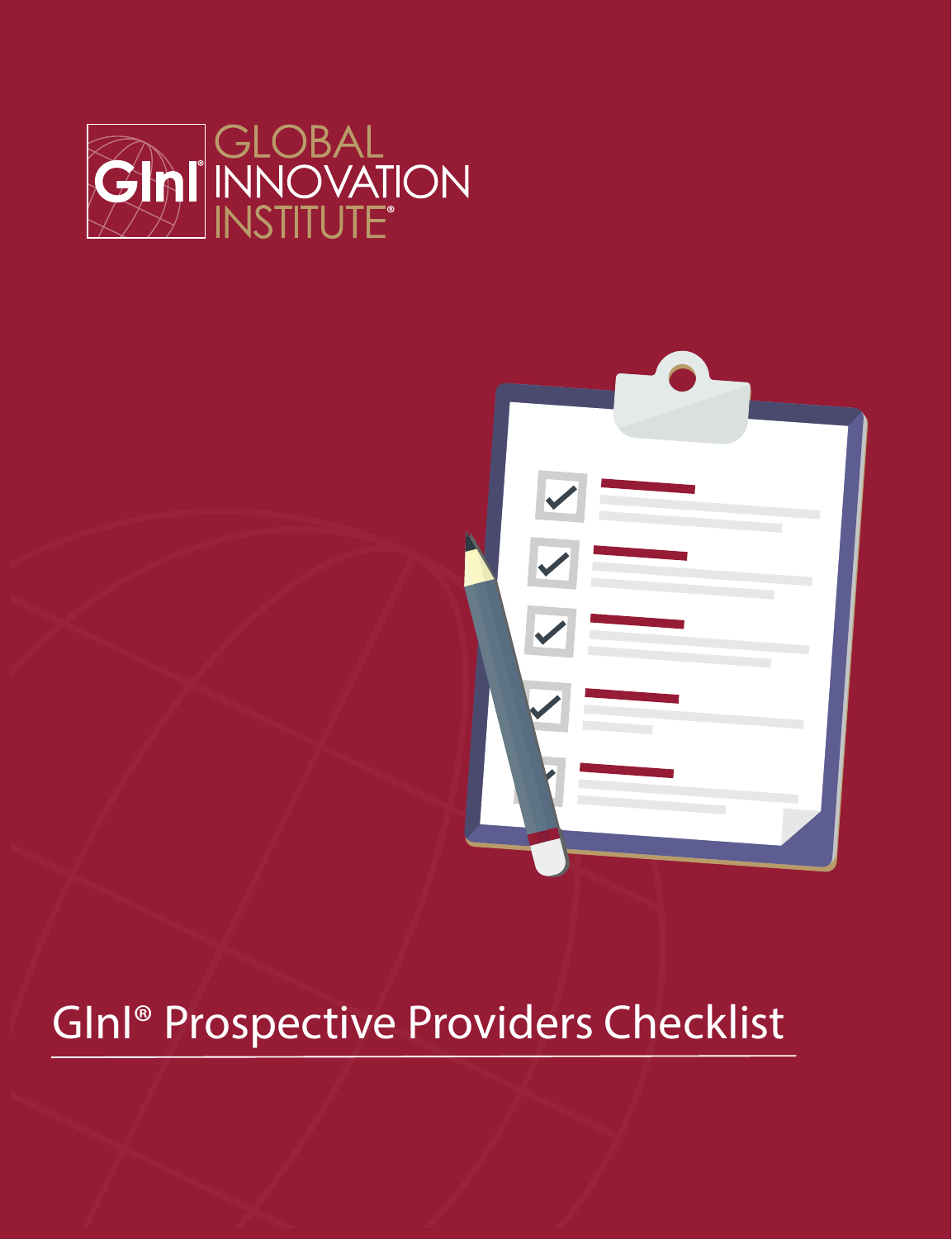

## **GInI® Prospective Providers Checklist**

 $G\ln\sqrt{9}$  – the Global Innovation Institute $\sqrt[6]{8}$  – operates the most comprehensive and professionally managed evidence-based innovation certification and accreditation program anywhere in the world – for both individuals and businesses.

By partnering with GInI<sup>®</sup>, you can have full assurance that everything you learn – and therefore everything you teach – reflects the latest in innovation thought leadership. This is because GInI® is fully committed to remaining the global thought leader in the field of business innovation.

Upon becoming a GInI ®Authorized Provider, your firm will immediately gain recognition and credibility in the field of innovation. More importantly, affiliation with GInI<sup>®</sup> gives providers the clear advantage they need by offering them the confidence that comes only from delivering certifications backed by the world's foremost authority in business innovation.

The following series of checklists are intended to aid the prospective Provider in understanding the process for applying for and becoming a GInI® Authorized Provider, and for thereafter promoting themselves as such.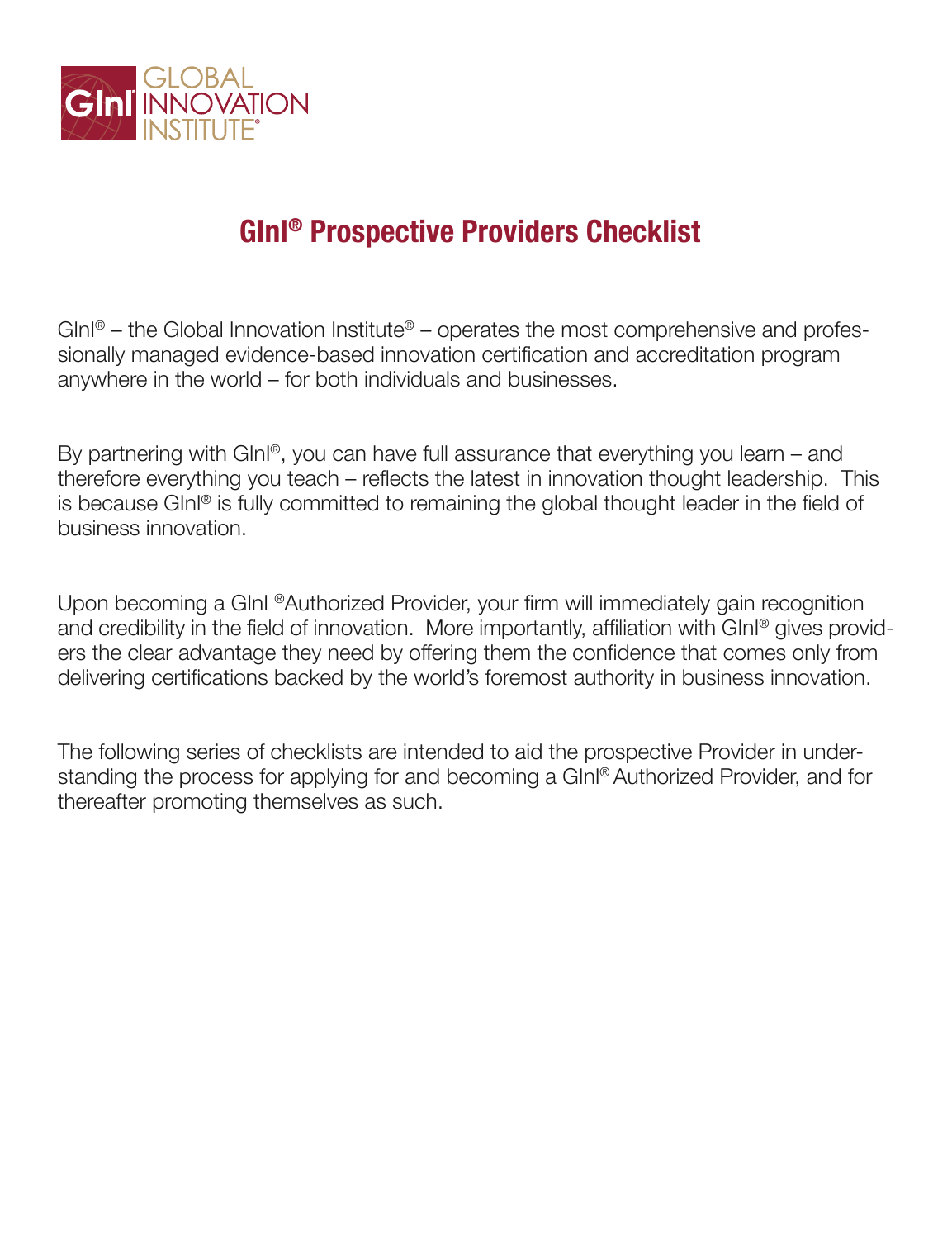

| Beginning the Application Process for Becoming a GInl® Authorized Provider.                                                                    |                                                                                                                                                                                                                                                                   |  |  |  |
|------------------------------------------------------------------------------------------------------------------------------------------------|-------------------------------------------------------------------------------------------------------------------------------------------------------------------------------------------------------------------------------------------------------------------|--|--|--|
| Consider the type of GInl®<br>Authorized Provider you<br>wish for your firm to be.                                                             | Visit GInI's website to learn more about each type of Provider.<br>• Authorized Innovation Provider® - AlnP®<br>• Authorized Training Provider® - ATP®                                                                                                            |  |  |  |
| Review Glnl's guidebooks<br>for each type of Provider<br>to understand the benefits<br>afforded to each.                                       | Reference the following guidebooks from the GInI web site:<br>• Ginl AinP® Guidebook.<br>• GInI ATP® Guidebook.                                                                                                                                                   |  |  |  |
| Decide which type of<br>Provider best suits your<br>firm, and which you there-<br>fore wish to register as.                                    | If, after reviewing the GInl® web site and the Provider Guide-<br>books, you are still unsure, you may contact GInI directly to<br>answer any questions and seek additional guidance.<br>Email either: ainp@gini.org or atp@gini.org.                             |  |  |  |
| Complete the appropriate<br>GInl Provider Form -<br>AlnP $^{\circledR}$ or ATP $^{\circledR}$ – and<br>attach the required docu-<br>mentation. | Include the following items:<br>• Fill the Authorized Provider Form.<br>• The firm's formation papers / trade license / CoGS.<br>• The firm's logo (in JPEG format).<br>• A profile of the firm.<br>• Copies of the passports of the two primary contact persons. |  |  |  |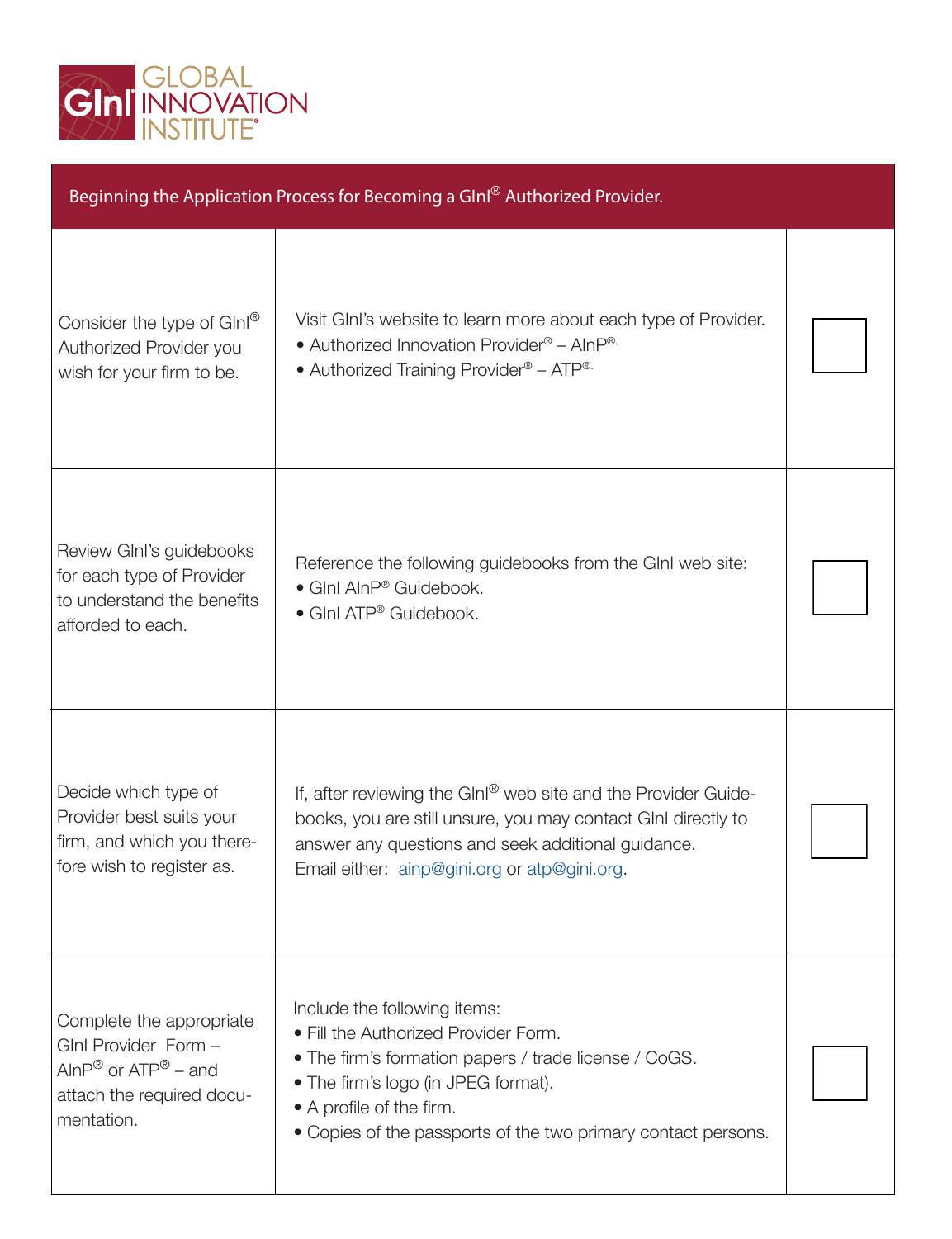

| Glnl <sup>®</sup> Application Review – by the Glnl <sup>®</sup> Authorized Provider Committee. |                                                                                                                                                                                                                             |  |  |  |
|------------------------------------------------------------------------------------------------|-----------------------------------------------------------------------------------------------------------------------------------------------------------------------------------------------------------------------------|--|--|--|
| Await Glnl's Application<br>Review Process.                                                    | The GInl <sup>®</sup> Authorized Provider Committee will review your<br>application and thereafter make an initial acceptance or<br>rejection determination.<br>In most cases this will be done within seven business days. |  |  |  |
| Provide GInl <sup>®</sup> with addition-<br>al information if requested.                       | If necessary, GInI's Authorized Provider Committee may<br>contact you to request additional information on your form or<br>any of its principals.                                                                           |  |  |  |

| <b>Following Application Approval.</b>                                                                           |                                                                                                                                                                                                                                                                                                                                                                                                                                                                                                                                                                                                                                                                                                    |  |  |  |
|------------------------------------------------------------------------------------------------------------------|----------------------------------------------------------------------------------------------------------------------------------------------------------------------------------------------------------------------------------------------------------------------------------------------------------------------------------------------------------------------------------------------------------------------------------------------------------------------------------------------------------------------------------------------------------------------------------------------------------------------------------------------------------------------------------------------------|--|--|--|
| If approved as an AInP -<br>receive official notification<br>from GInI of your firm's<br>approval as an AlnP.    | You will be notified by GInl® of your firm's approval as an AInP® and will be<br>requested to pay the corresponding AlnP® Registration Fee within five<br>business days.<br>Failure to pay the AInP® Registration Fee within five business days will<br>cause your approval to lapse. Contact your Relationship Manager should<br>you require assistance with this.<br>Once you have paid the AlnP® Registration Fee you will receive an official<br>Letter of Authorization indicating your firm's official status as a Glnl® AlnP®.<br>At this point your firm becomes fully authorized to provide all of GInI's<br>products and services and to freely use all of GlnI's registered trademarks. |  |  |  |
| If approved as an ATP® $-$<br>receive official notification<br>from GInl® of your firm's<br>approval as an ATP®. | You will be notified by GInl® of your firm's approval as an ATP® and will<br>receive an official Letter of Authorization indicating its official status as a<br>$G\ln ATP^{\circledast}$ .<br>At this point, your firm becomes fully authorized to provide the Glnl®<br>products and services permitted of ATPs® and to freely use the corre-<br>sponding GInl® registered trademarks.                                                                                                                                                                                                                                                                                                             |  |  |  |
| Receive your listing in the<br>GInl <sup>®</sup> Providers Directory.                                            | Following the steps above, Glnl® will list your firm as as official Glnl®<br>Authorized Provider within the Providers Directory found on the Glnl®<br>web site.                                                                                                                                                                                                                                                                                                                                                                                                                                                                                                                                    |  |  |  |
| Access and update your<br>firm's profile on the GInl®<br>Provider Platform.                                      | Following the steps above, $G\ln\sqrt{ }$ will issue your firm an official username<br>and password with which to access Glnl's Provider Platform.<br>You should log in to this platform and ensure that your firm's profile is<br>up-to-date and if needed update it.                                                                                                                                                                                                                                                                                                                                                                                                                             |  |  |  |